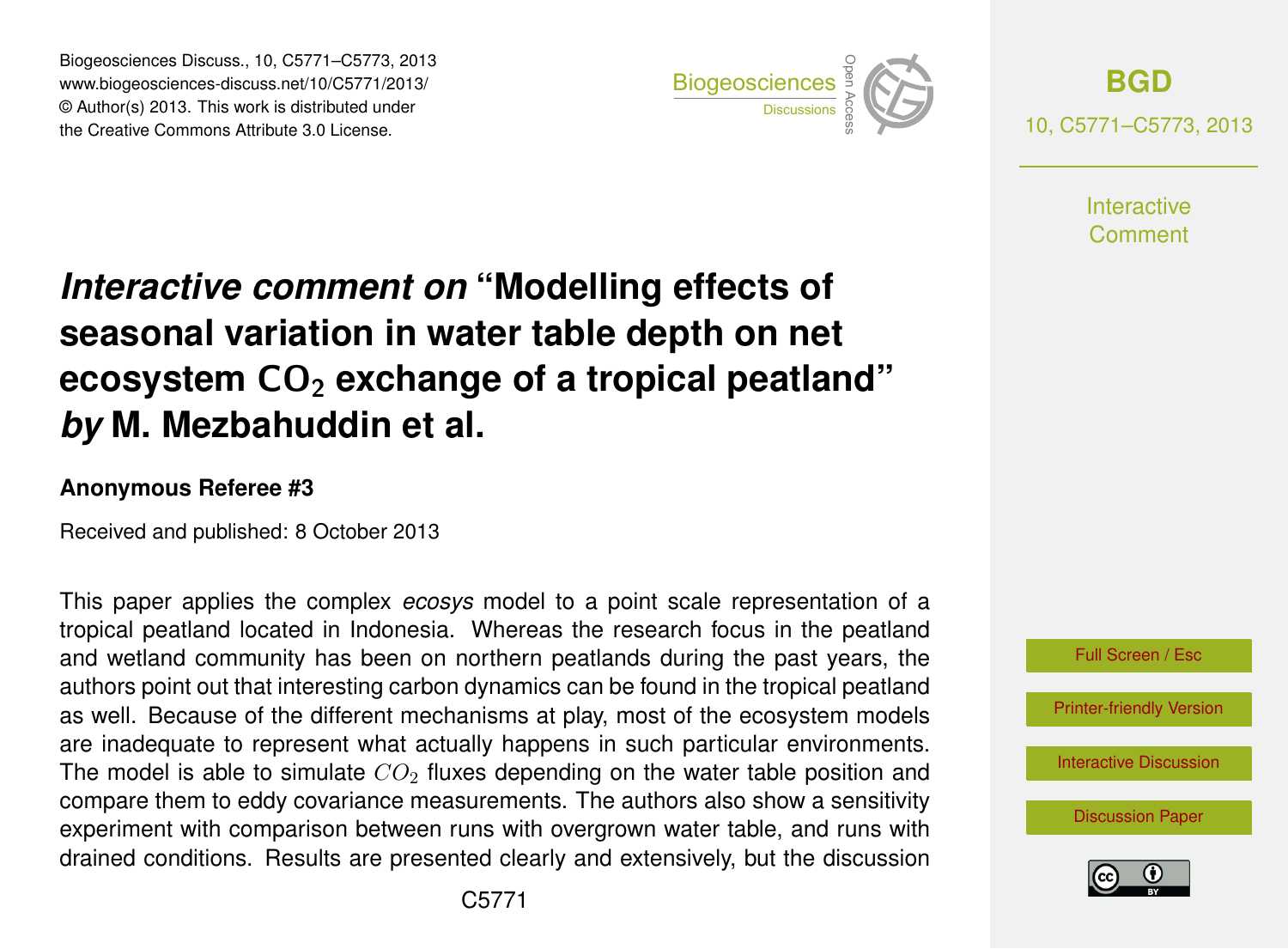part could be improved.

General comment: I think that the paper addresses an interesting and important issue in peatland research, which has not been as extensively tackled before as it has been in this study. The results are consistent and interesting.

The authors focus their study on  $CO<sub>2</sub>$ , as mentioned in the title, but they mention methane emissions from time to time. It is clear that methane is important to have a realistic carbon balance, but it is not the focus of this paper. I suggest to leave it, or to mention it only in the discussion. The discussion part as a whole could be improved, since there is some confusion between results and discussion. In particular, section 4.5 shows a sensitivity experiment which has been mentioned in the Methods section, but not in the Results section. It should be presented before being discussed, as it is a rather important sensitivity test. I also feel a summary of the discussion is missing.

13354, line 25: Please, define WTD in the text.

13355, line 25: What do the authors mean with "certain level"? Are there quantitative measurements to define it?

13364, line 25: When the authors talk about the 44 years of simulation, actually they mean 40 years of spin up time, and 4 years of simulations. I suggest to use this terminology for sake of clarity.

13366: Does this change in the WTD change also the water exchange between the hollow and the hummock surface? How does the hydrology react to this change?

13368: The authors mention "carryover effects" from the hydrology of year 2002, but the major discrepancies between model and observations as reported in figure 2 appears towards the end of the season, and it is not clear why. Could the authors be more clear about it?

13369, line 12. Both in the text and in the Fig. 6 caption you mention the significance of the quadratic fit. Which method did you use? did you try to fit other curves?

10, C5771–C5773, 2013

Interactive Comment



[Printer-friendly Version](http://www.biogeosciences-discuss.net/10/C5771/2013/bgd-10-C5771-2013-print.pdf)

[Interactive Discussion](http://www.biogeosciences-discuss.net/10/13353/2013/bgd-10-13353-2013-discussion.html)

[Discussion Paper](http://www.biogeosciences-discuss.net/10/13353/2013/bgd-10-13353-2013.pdf)